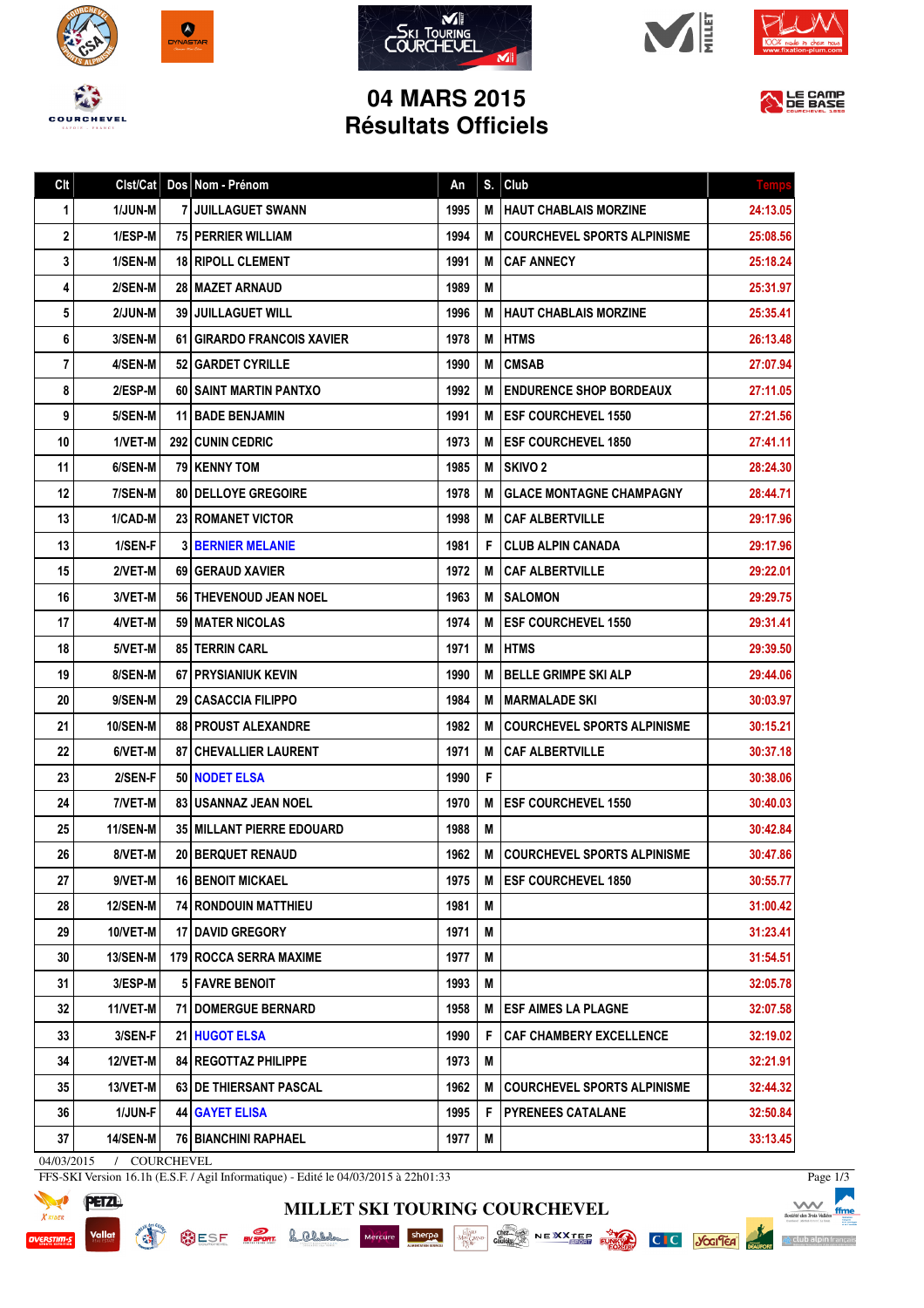| Clt | Clst/Cat        | Dos Nom - Prénom                 | An   | S. | Club                               | <b>Temps</b> |
|-----|-----------------|----------------------------------|------|----|------------------------------------|--------------|
| 38  | 15/SEN-M        | 151 SUMPTER RICH                 | 1981 | M  | <b>BTF</b>                         | 33:20.11     |
| 39  | 14/VET-M        | <b>177   AUBONNET CHRISTOPHE</b> | 1970 | M  | <b>CAF CHAMBERY</b>                | 33:24.19     |
| 40  | <b>16/SEN-M</b> | <b>176 BOUCHER CORENTIN</b>      | 1985 | M  | <b>HTMS</b>                        | 33:27.79     |
| 41  | 15/VET-M        | 65 SOCQUET MANU                  | 1970 | M  |                                    | 33:31.03     |
| 42  | 17/SEN-M        | <b>112 ESCANDE JULIEN</b>        | 1986 | M  |                                    | 33:31.04     |
| 43  | 16/VET-M        | 70 PETITJEAN ROBERT              | 1959 | M  | <b>COURCHEVEL SPORTS ALPINISME</b> | 33:31.58     |
| 44  | 17/VET-M        | <b>48 LINDSAY-FYNN JAMES</b>     | 1975 | M  |                                    | 33:53.48     |
| 45  | <b>18/SEN-M</b> | 199 BEDOY LOIC                   | 1991 | Μ  |                                    | 34:01.04     |
| 46  | 18/VET-M        | 140 MARSHALL KEITH               | 1966 | M  |                                    | 34:11.52     |
| 47  | 19/VET-M        | <b>120 VALLIER STEPHANE</b>      | 1972 | M  |                                    | 34:26.64     |
| 48  | 3/JUN-M         | <b>57 VIALLY MAXENCE</b>         | 1997 | M  |                                    | 34:37.31     |
| 49  | 20/VET-M        | <b>162 CHEVASSU DAVID</b>        | 1970 | M  |                                    | 34:48.64     |
| 50  | 21/VET-M        | <b>156   GONZALVES PASCAL</b>    | 1964 | Μ  |                                    | 35:05.23     |
| 51  | 22/VET-M        | <b>165 DENCHE PIERRE</b>         | 1972 | M  |                                    | 35:36.58     |
| 52  | 4/JUN-M         | <b>178 PIROU MAEL</b>            | 1996 | Μ  |                                    | 35:51.81     |
| 53  | 23/VET-M        | <b>157 PRAT FREDERIC</b>         | 1972 | M  | <b>INSULABIKE PORTO VECCHIO</b>    | 36:08.88     |
| 54  | 1/SVET-M        | 155 FAVRE ARMAND                 | 1953 | M  | <b>ESF COURCHEVEL 1850</b>         | 36:32.87     |
| 55  | 4/SEN-F         | 196 O BRIEN JOANNA               | 1983 | F  |                                    | 36:41.60     |
| 56  | 5/SEN-F         | <b>100   MAGISSON DIXANDRA</b>   | 1981 | F  |                                    | 37:00.25     |
| 57  | 24/VET-M        | <b>158 VITALE CRISTIANO</b>      | 1970 | M  |                                    | 37:09.42     |
| 58  | 1/CAD-F         | 166 JOLY CHLOE                   | 1998 | F  | <b>CAF ALBERTVILLE</b>             | 37:22.14     |
| 59  | 25/VET-M        | 115 CATELLA NICOLAS              | 1974 | M  | <b>ASM</b>                         | 37:49.36     |
| 60  | 26/VET-M        | <b>113 BOUVARD HERVE</b>         | 1969 | M  |                                    | 38:12.58     |
| 61  | 2/CAD-M         | <b>145 JUGAND HUGO</b>           | 2000 | M  |                                    | 38:19.72     |
| 62  | 27/VET-M        | 195 JUGAND SYLVAIN               | 1972 | M  |                                    | 38:24.36     |
| 63  | 4/ESP-M         | 192 VALLIER THEO                 | 1994 | M  |                                    | 38:30.33     |
| 64  | 1/VET-F         | <b>193 BARTNICKI MIREILLE</b>    | 1970 | F  | <b>CAF ALBERTVILLE</b>             | 38:48.26     |
| 65  | 19/SEN-M        | 101 BLATON ALEXIS                | 1980 | M  |                                    | 39:11.41     |
| 66  | <b>20/SEN-M</b> | <b>104 HAMMOND STEVE</b>         | 1980 | M  |                                    | 39:39.13     |
| 67  | <b>28/VET-M</b> | <b>286   DELINEAU EMMANUEL</b>   | 1970 | M  |                                    | 39:44.77     |
| 68  | 2/CAD-F         | 232 DAVID CLEMENCE               | 2000 | F  |                                    | 39:53.28     |
| 69  | 6/SEN-F         | <b>257 CAILLET PAULINE</b>       | 1983 | F  | <b>ESF COURCHEVEL 1850</b>         | 40:05.17     |
| 70  | <b>29/VET-M</b> | <b>271 METGE DENIS</b>           | 1968 | M  | <b>ESF COURCHEVEL 1850</b>         | 40:27.70     |
| 71  | <b>21/SEN-M</b> | 269 FALK JOSE                    | 1987 | M  |                                    | 40:30.18     |
| 72  | 30/VET-M        | 293 CUYALA JEAN MATHIEU          | 1967 | M  |                                    | 40:36.93     |
| 73  | <b>22/SEN-M</b> | <b>261 MURTHA NICK</b>           | 1980 | M  |                                    | 41:00.19     |
| 74  | 7/SEN-F         | <b>174 DELSUPEHE FRANCE</b>      | 1987 | F  |                                    | 41:04.83     |
| 75  | 2/VET-F         | 119 MONGELLAZ MICHELE            | 1956 | F  |                                    | 41:17.98     |
| 76  | 8/SEN-F         | <b>146 ORION MARIE ANGE</b>      | 1981 | F  | <b>CAF ALBERTVILLE</b>             | 41:35.48     |
| 77  | 9/SEN-F         | 161 EVANS ASHLEY                 | 1986 | F  |                                    | 41:46.08     |
| 78  | 10/SEN-F        | <b>246 FRANCHINO MIREILLE</b>    | 1979 | F  | <b>COURCHEVEL SPORTS ALPINISME</b> | 41:59.76     |
| 79  | 2/JUN-F         | 160 FERRAND PAULINE              | 1996 | F  |                                    | 42:41.47     |

04/03/2015 / COURCHEVEL

FFS-SKI Version 16.1h (E.S.F. / Agil Informatique) - Edité le 04/03/2015 à 22h01:34

Page 2/3